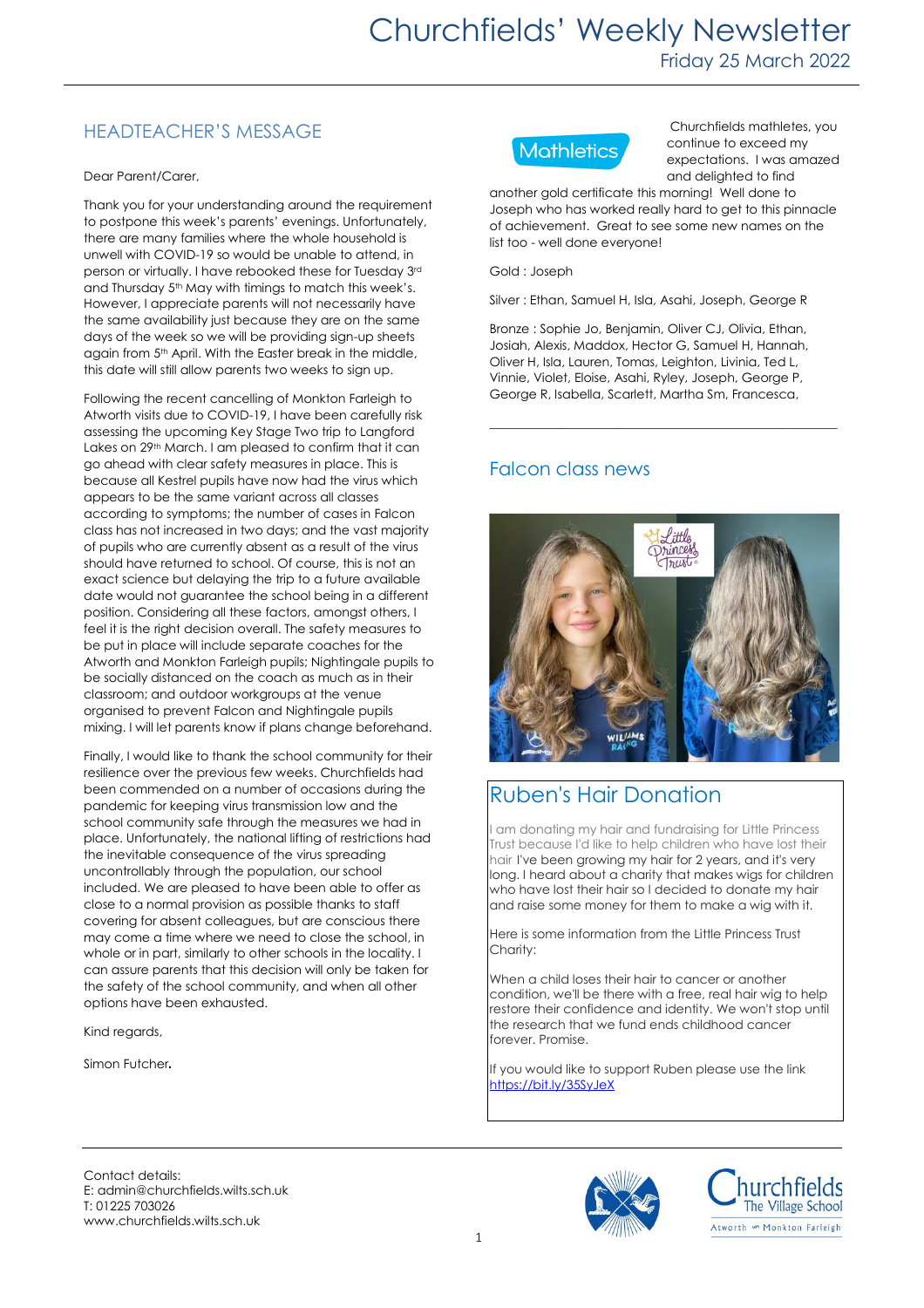## Traffic around school entrance

We have been notified by parents that the increase in traffic outside the school is concerning. Vehicles have be seen mounting the already narrow pavement therefore we ask that you are very vigilant when bring your children into school and when leaving at the end of the day. We will endeavour to work with our council and neighbouring communities.

#### Year 5 Tag Rugby

Year 5s had a morning of Tag Rugby fun at Trowbridge RFC. They played lots of exciting games and are looking forward to playing in the tournament in a few week's time. Fingers crossed we are winners!

\_\_\_\_\_\_\_\_\_\_\_\_\_\_\_\_\_\_\_\_\_\_\_\_\_\_\_\_\_\_\_\_\_\_\_\_\_\_\_\_\_\_\_\_\_\_\_\_\_\_\_\_\_\_\_\_





#### Support for **Ukraine**

We are still collecting donations to support the Ukraine, if you

would like to donate please do so via parent pay.

\_\_\_\_\_\_\_\_\_\_\_\_\_\_\_\_\_\_\_\_\_\_\_\_\_\_\_\_\_\_\_\_\_\_\_\_\_\_\_\_\_\_\_\_\_\_\_\_\_\_\_\_\_\_\_\_

Contact details: E: admin@churchfields.wilts.sch.uk T: 01225 703026 www.churchfields.wilts.sch.uk